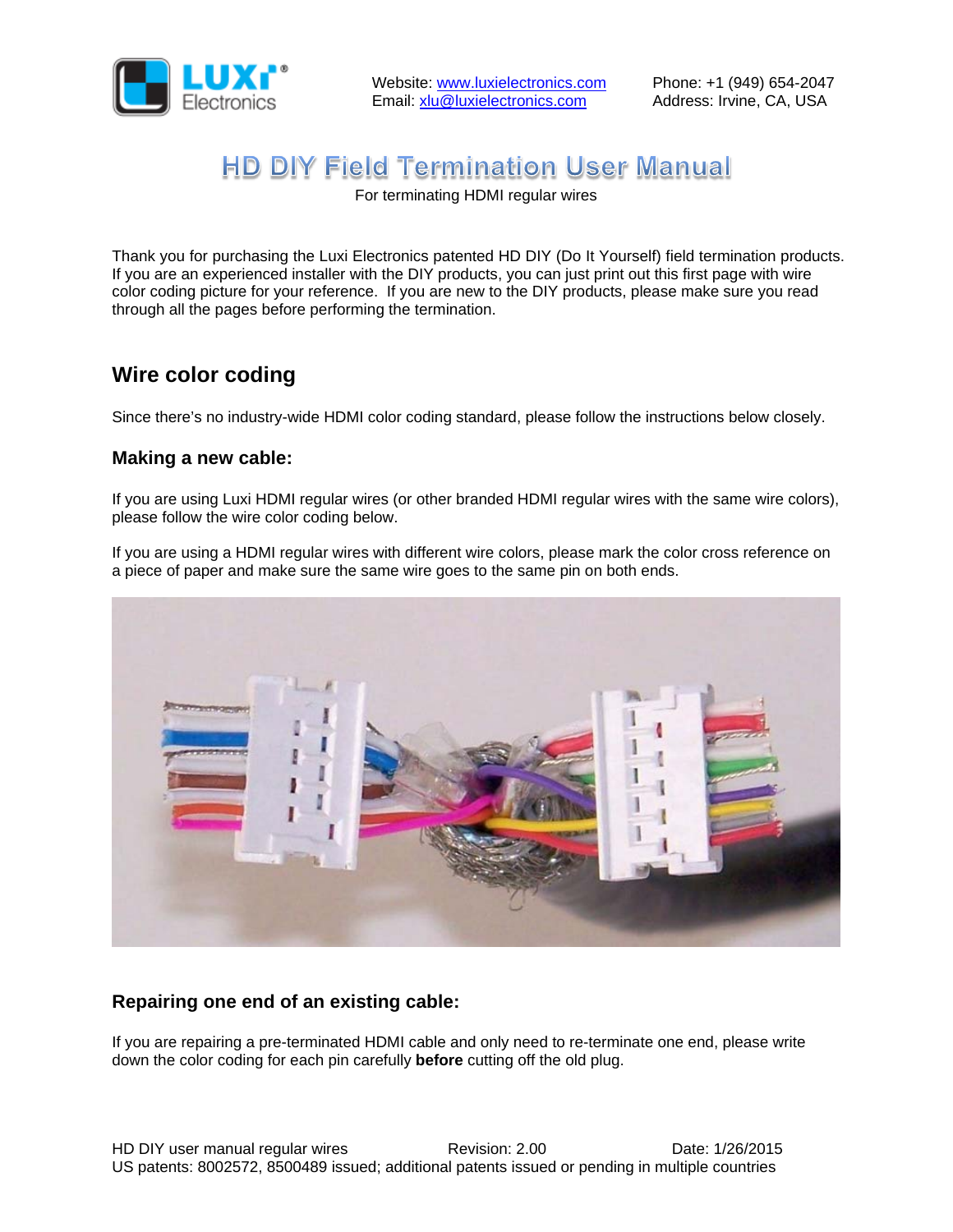

## **Identifying the components**

First, make sure you have all the necessary parts for the field termination.



As shown in the picture above, you need the Luxi HDMI DIY connector components (5-piece), Luxi connector clamshell (2-piece), Luxi HDMI regular wires (or other brand), Luxi hand tool and a knife.

Be familiar with the component names as show below. HDMI connector has a wider side with 10 pins and a narrower side with 9 pins. We call the wider side the top side. The bottom wire holder can be easily identified by a keyed slot off the rest of the slots, see the red circle in the picture. The newer top wire holders are black, while the bottom wire holders remain white for easy identifications. For the two wire holders, the side with many slots is the inner side; this is the side which will be pushed onto the sharp pins of the connector core.

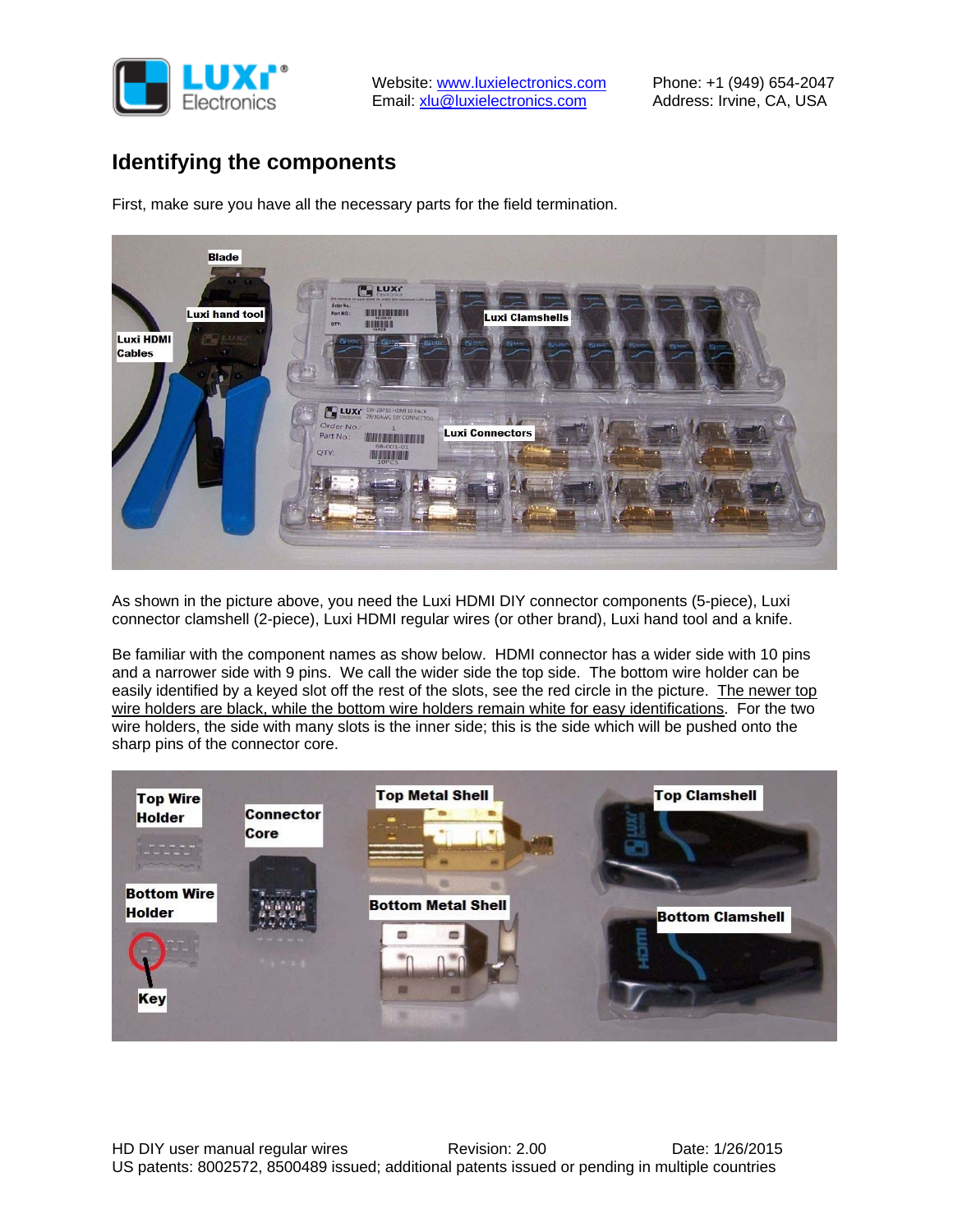

Website: www.luxielectronics.com Email: xlu@luxielectronics.com

Phone: +1 (949) 654-2047 Address: Irvine, CA, USA

## **Step 1, wire preparations**

1.1 Use a blade to cut around a circle of the HDMI cable overall jacket about 4 cm (1-1/2") from the end



1.2 Use the blade to slice along the cable overall jacket then peel off the overall jacket



1.3 Fold back the braids



1.4 Remove the overall aluminum foil; now the 19 wires inside the HDMI cable are exposed



1.5 There are 4 twisted pairs. Cut off the plastic wrap on each pair  $\frac{1}{4}$ " (6 mm) from the end



1.6 Cut off the aluminum foil from the very end

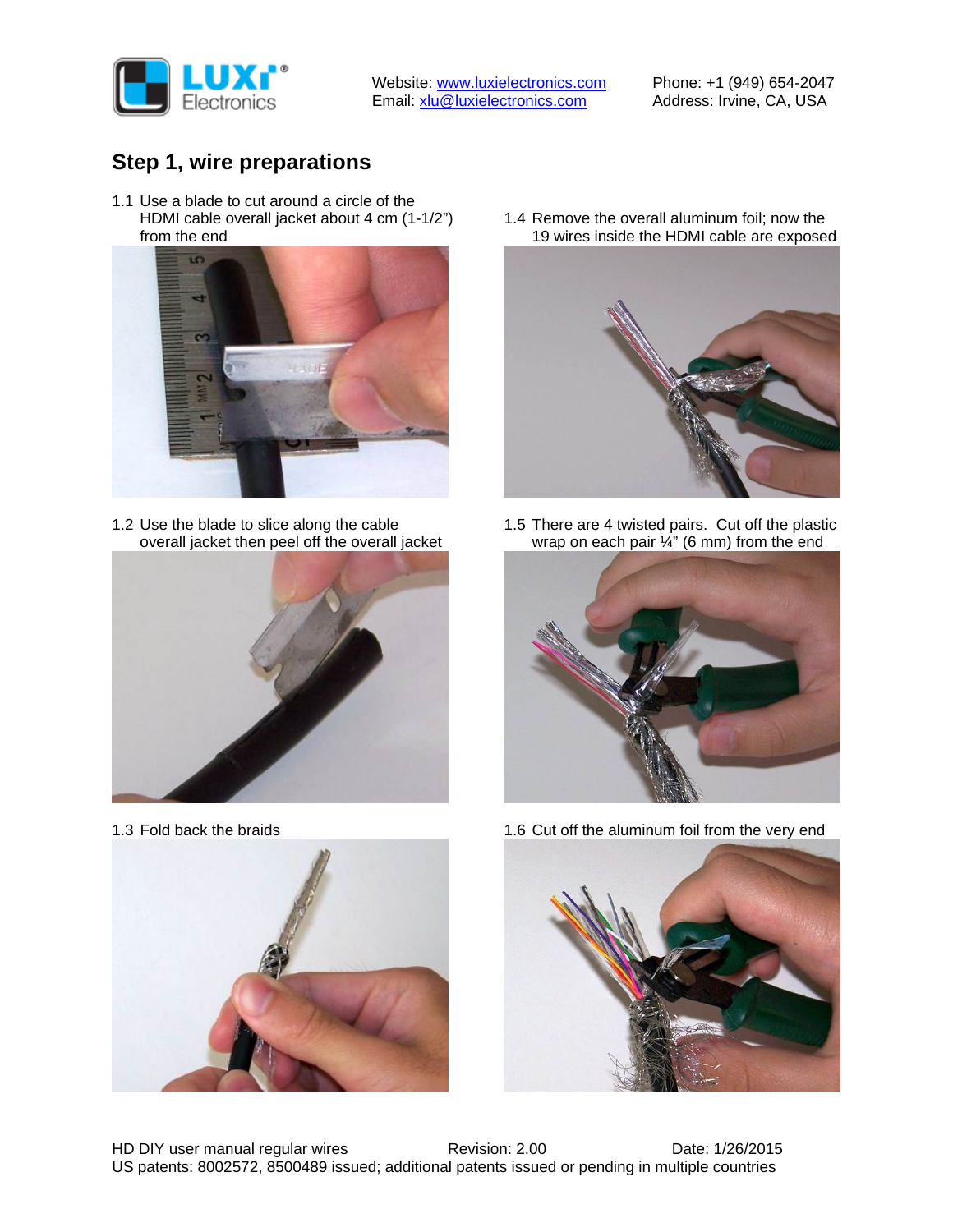

1.7 **Important!** Twist each drain wire tightly into a solid wire



1.8 Fan the wires out into two group base on color coding on page 1



**Important tip:** the most common potential problem in DIY termination is the drain wire short circuit to the adjacent wire, see the picture below. If the drain wire is not twisted tightly, some strands may fall out of the V shaped pin and touch the next wire at point A. If the end of the drain wire is not cut cleanly, it may touch the next wire at point B. Pay extra attention to them



## **Step 2, wire threading**

2.1 Carefully thread the wire one by one thru the wire holder per the color coding on page 1; the entrance has counter-sink holes; thread the 4 drain wires the last, make sure no strands left out



2.2 **Important!** Slide the wire holders as far inward as they can go for best performance

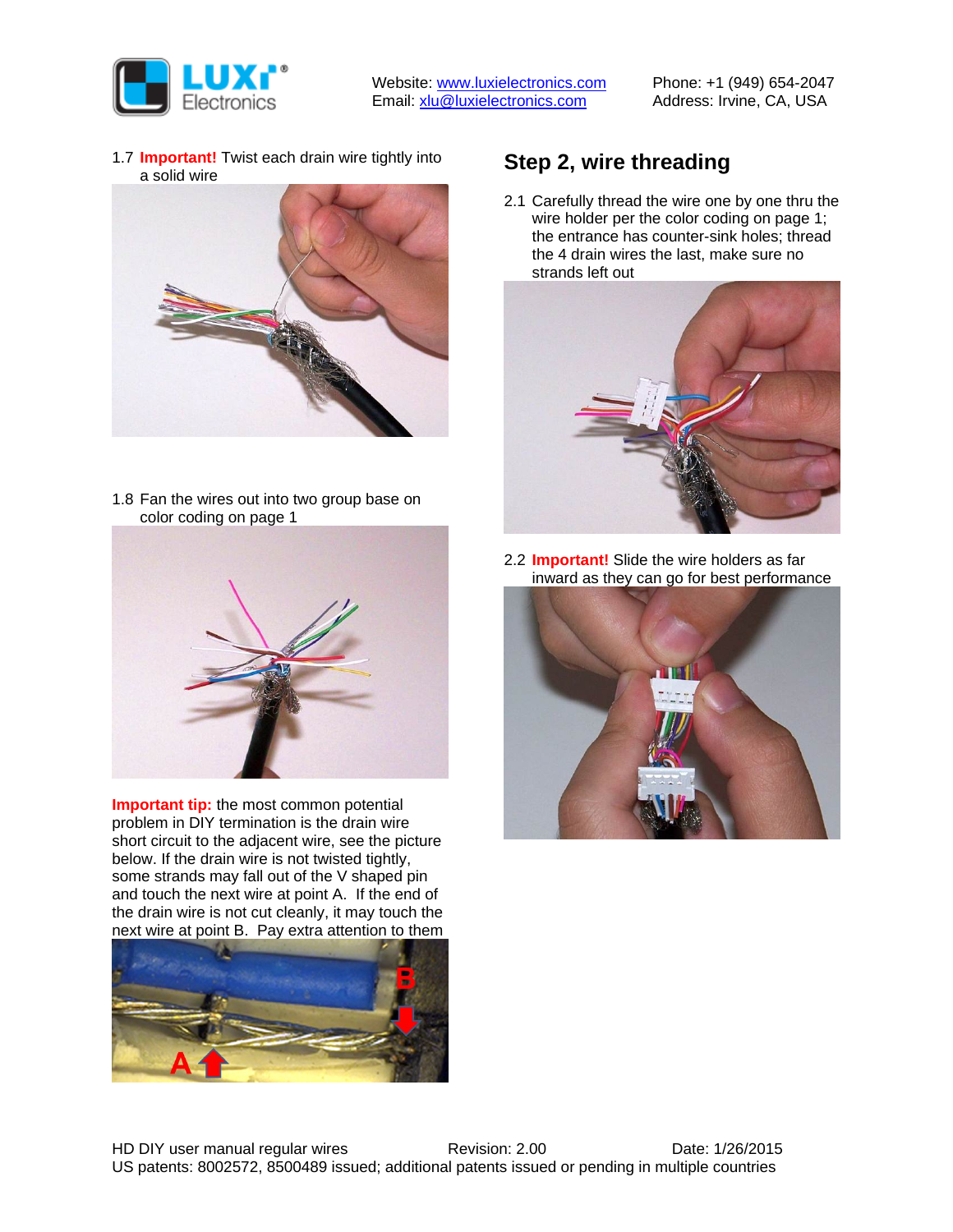

2.3 Insert one of the wire holders all the way into No. 1 hole of the hand tool following the marked orientation; perform a pre-crimp. Inspect the wire ends for any potential short



2.4 Slide and line up the other wire holder to about the same position; repeat the precrimp to it. Inspect the wire ends for any potential short



2.5 This tool has a ratchet design. If you ever need to release the latch, turn the thumb nail in the marked direction



2.6 Check the finished wire holders



During the pre-crimp the recessed blade would cuts off the wires and a tiny slice of the wire holder; this is normal.

Check the cut wire ends for any potential short; check the drain wires from 4 twisted pairs to make sure they don't touch each other, and don't touch the overall cable shield or won't touch the metal shells in the next step. Use small piece of electric tape to cover it if necessary. The touched drain wires may trigger false reading of the tester (some LEDs might not lit) but won't affect overall signal performance.

#### **Step 3, final assembling**

3.1 Line up the two wire holders onto the connector core; make sure the top holder goes on top; inner side engage with the pins

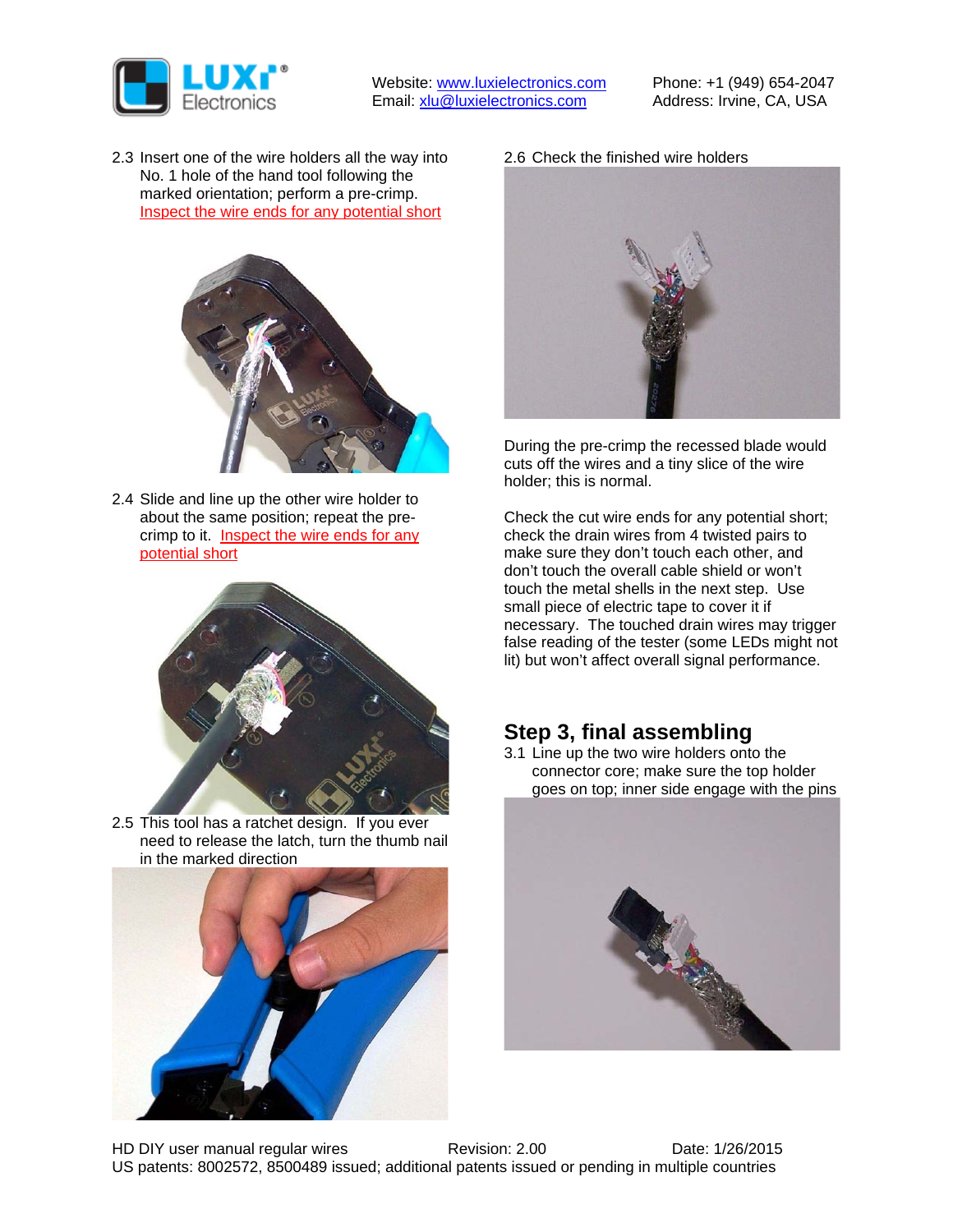

3.2 Use your fingers to press the wire holders into the connector core half way



3.3 Insert the connector core with both wire holders all the way into No. 2 hole of the hand tool and perform crimp



3.4 Slide the connector core into the top metal shell, push up with your thumbnail until you hear or feel a click



3.5 Place the bottom metal shell onto the top metal shell, line up the 4 notches, push together until you hear or feel clicks



3.6 Use the finger tips to gently bend the strain relief tabs inward; be careful not to be cut



3.7 Use the hand tool's No. 3 dies to crimp the strain relief tabs onto the cable jacket with regular wires; make sure it's a tight crimp

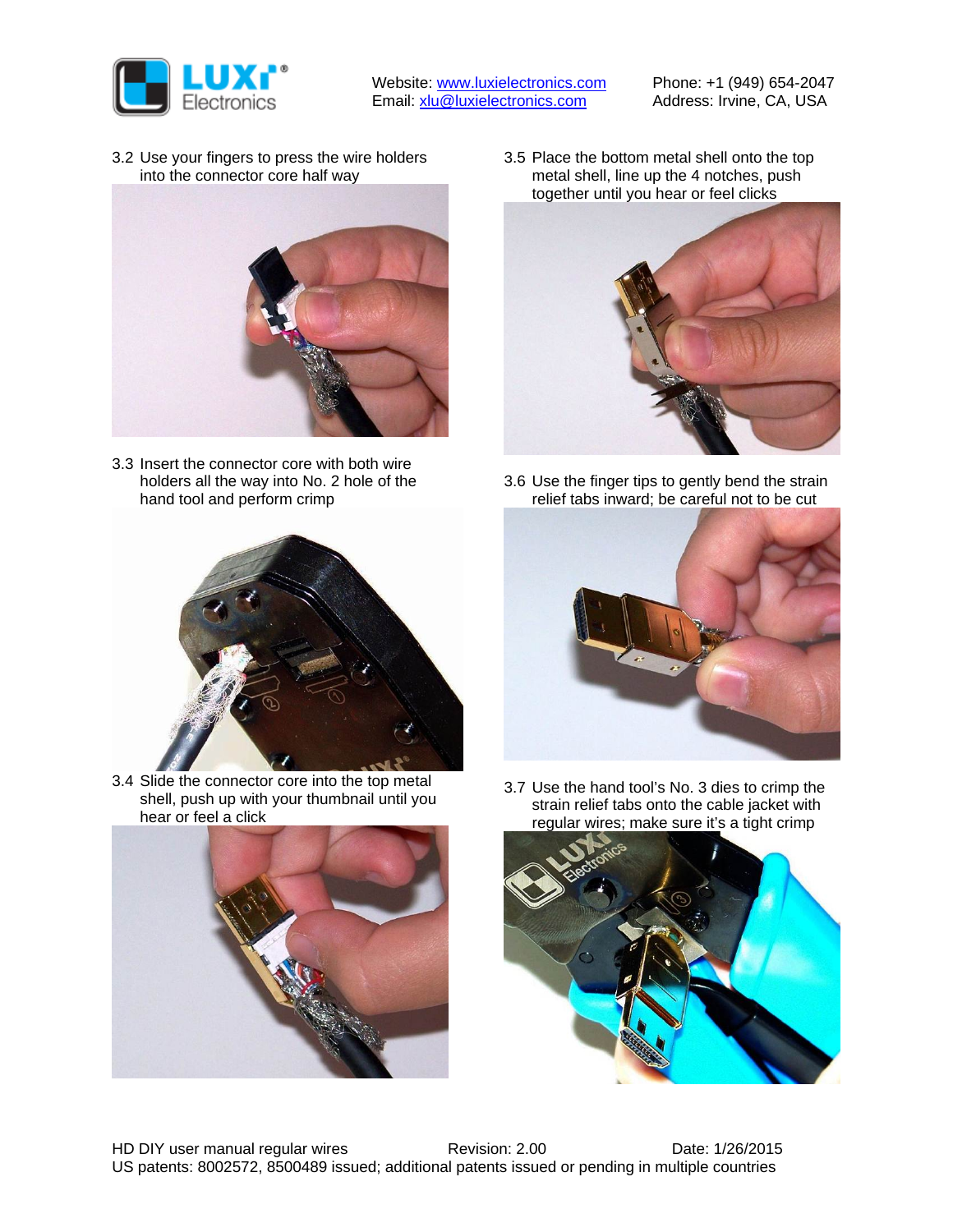

3.8 Trim off the excessive drain wires and braids



3.9 Place the metal shells into the bottom clamshell

3.10 Place the top clamshell onto the bottom clamshell and press them together until you hear or feel clicks



3.11 Peel of the plastic protection skin from the clamshells





Congratulations! You've just made a beautiful HDMI termination!

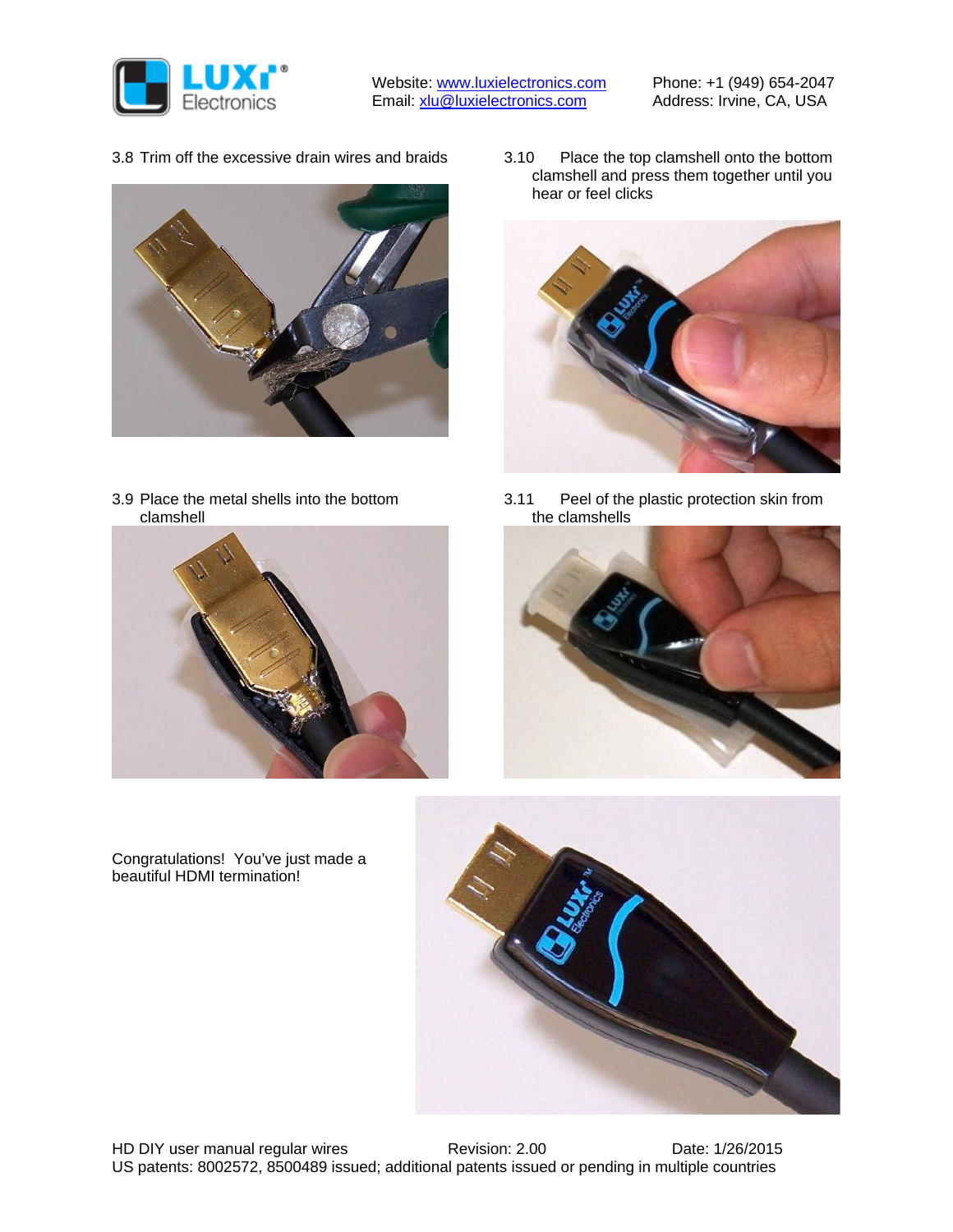

## **Testing**

After finishing termination on both ends of the HDMI cable, use a Luxi HHT-200 HDMI hand held tester to test the cable and to make sure all pins are connected correctly.

If some pins get crossed or shorted, cut off the end with problem and re-terminate it.

Once pass the continuity test, connect the cable in the system to perform a signal test. If you see a normal picture on the screen and hear normal sound, the cable is good.



## **Max cable length**

The max cable length depends on many factors such as the signal data rate (resolution), source device signal quality, TV sensitivity and the compatibility between them. As a rule of thumb, this DIY cable typically should work for up to 12 m (40') at 1080p signal rate. If the cable run is longer than 12 m (40') or you do not get a picture after the continuity test, insert a Luxi EHD-111 HDMI Extender at the TV end in between the cable and the TV to extend the distance. The max distance with extender is up to 24 m (80') with 1080p signal.

## **Troubleshooting**

The Luxi DIY components are well designed and made. As long as the wires are inserted into the correct holes per the color coding on page 1, and drain wires are properly inserted to prevent sliding to the adjacent holes to create a potential short, and the wire slacks are reduced to minimum by sliding the wire holders as far as you can, the performance should be guaranteed by the design and better than the equivalent factory soldered HDMI cables.

If the terminated wires passed the HDMI tester test, all the connections in the system are secure and the all devices are powered up, but there's no picture or sound on the TV, try the simple steps below for troubleshooting:

1) Lower the source device (Blu-ray player, cable STB etc.) resolution to one step lower, e.g. from 1080p to 1080i; if the picture or sound comes out on the TV, then most likely the problem you had before was bandwidth/cable length related. Insert the Luxi HDMI Extender between the cable and the TV to fix the problem.